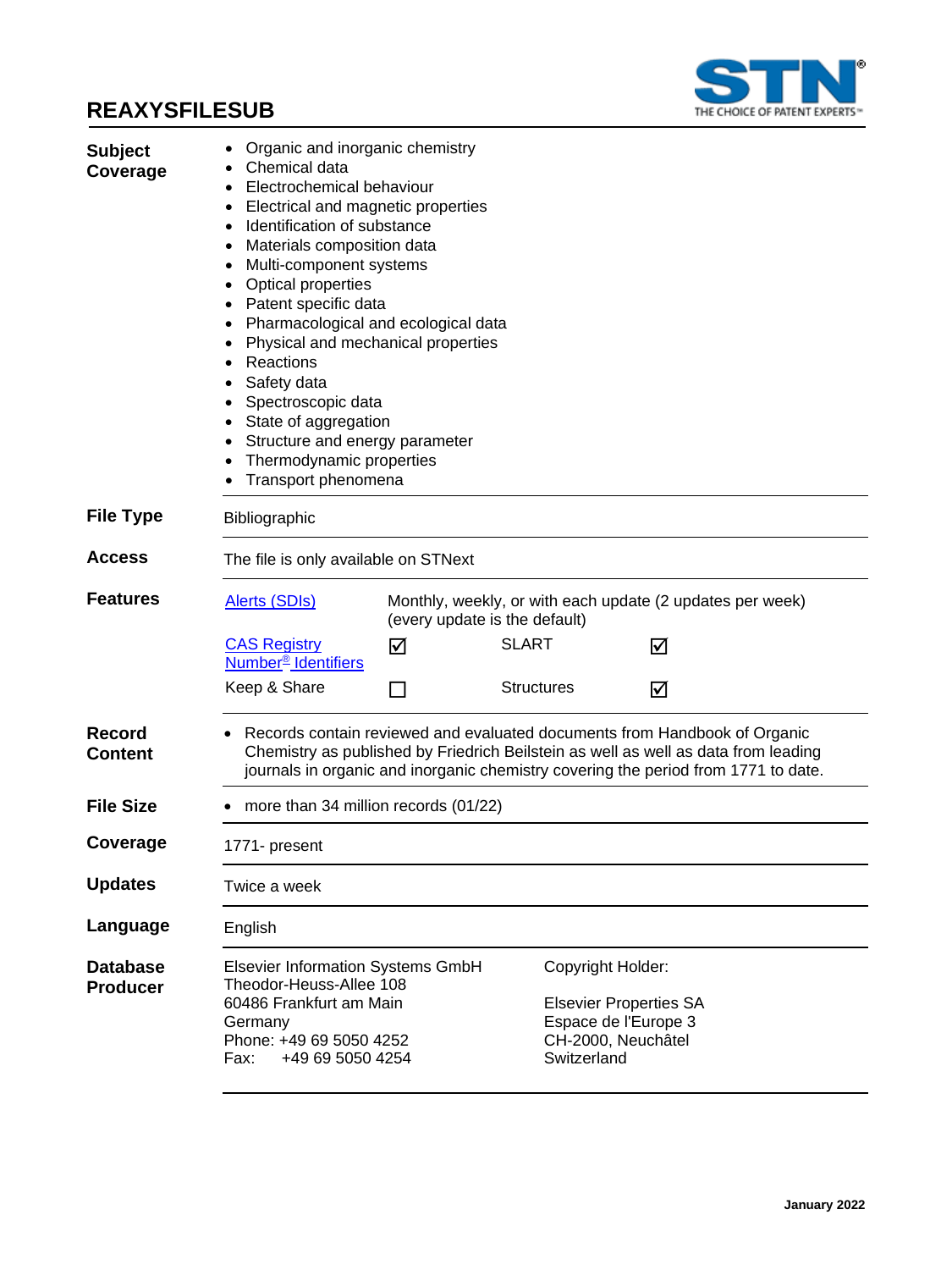#### 2 **REAXYSFILESUB**

| <b>Sources</b>                     | • Chemistry Journals<br>Handbook of Organic Chemistry (published by F. Beilstein)                                                               |  |  |  |  |
|------------------------------------|-------------------------------------------------------------------------------------------------------------------------------------------------|--|--|--|--|
| User Aids                          | Online Helps (HELP DIRECTORY lists all help messages available)<br>$\bullet$<br><b>STNGUIDE</b><br>$\bullet$                                    |  |  |  |  |
| <b>Cluster</b>                     | • CASRNS<br>• STRUCTURE                                                                                                                         |  |  |  |  |
|                                    | STN Database Cluster information:<br>http://www.stn-international.com/en/customersupport/customer-<br>support#cluster+%7C+subjects+%7C+features |  |  |  |  |
| <b>Related</b><br><b>Databases</b> | <b>REAXYSFILEBIB</b>                                                                                                                            |  |  |  |  |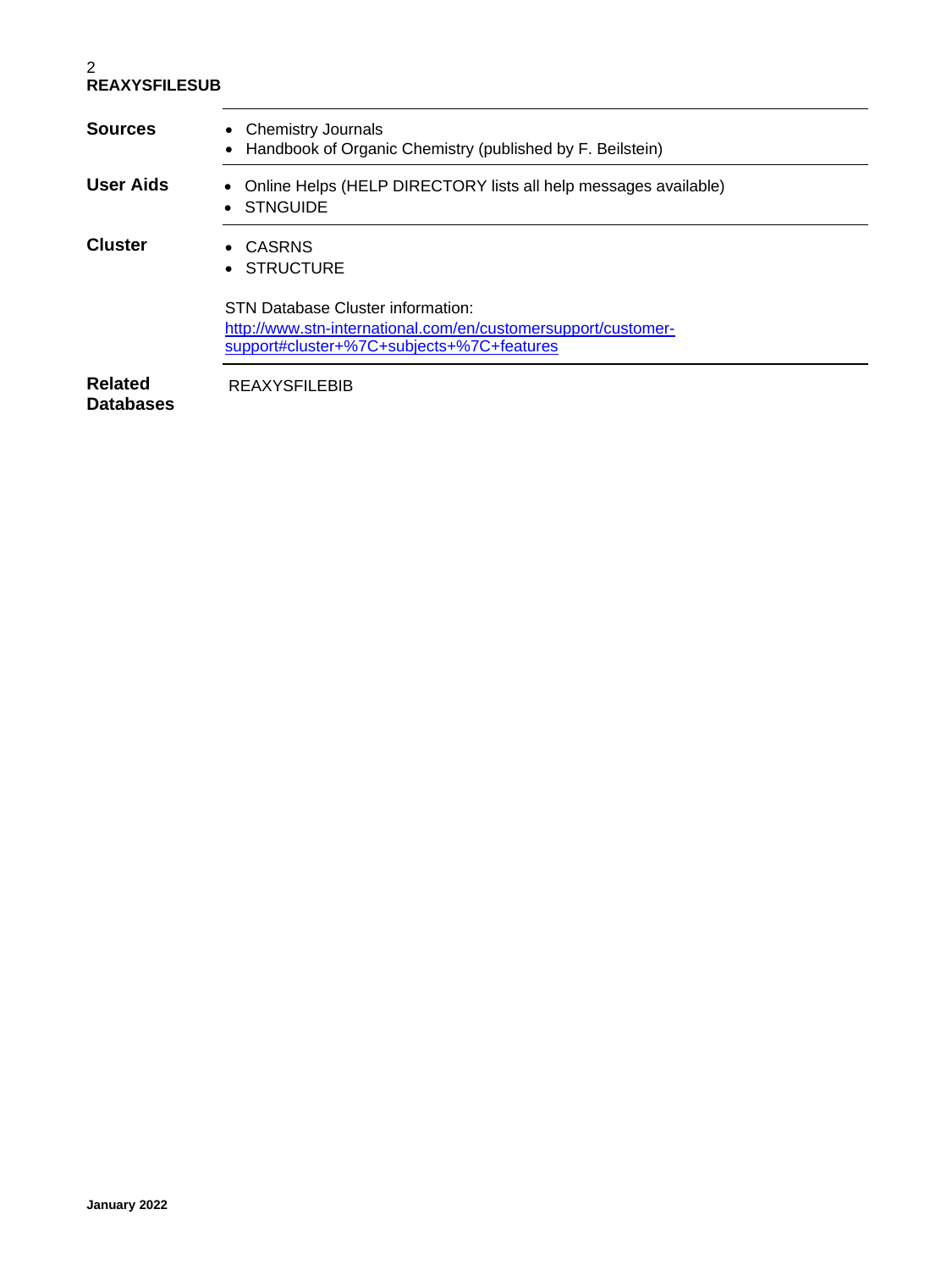## **Search and Display Field Codes**

Fields that allow left truncation are indicated by an asterisk (\*).

| <b>Search Field Name</b>                                                                              | <b>Search</b><br>Code | <b>Search Examples</b>                        | <b>Display</b><br><b>Codes</b>          |
|-------------------------------------------------------------------------------------------------------|-----------------------|-----------------------------------------------|-----------------------------------------|
| Basic Index* (contains single<br>terms from Chemical Name<br>(CN) and Chemical Name<br>Segment (CNS)) | /BI                   | S (AQUA? TOX?)/BI                             | CN,CNS                                  |
| <b>Accession Number</b><br><b>All Accession Numbers</b>                                               | /AN<br>/ALLAN         | S 1915876/AN<br>S 1915876/ALLAN               | <b>AN</b><br>AN, CMAN,<br><b>COMPAN</b> |
| Alternate InChi Key                                                                                   | /AINCHI               | S KWEZFXJCZZEGTG-<br><b>JGRHXJNXBK/AINCHI</b> | <b>AINCHI</b>                           |
| <b>CAS Registry Number</b>                                                                            | /RN                   | S 100-03-8/RN                                 | <b>RN</b>                               |
| Chemical Name *                                                                                       | /CN                   | S CHOLESTEROL/CN                              | <b>CN</b>                               |
| Chemical Name Segment*                                                                                | /CNS                  | S CHOLESTERYL/CNS                             | <b>CN</b>                               |
| <b>Component Molecular Accession</b><br>Number                                                        | /CMAN                 | S 5811/CMAN                                   | <b>CMAN</b>                             |
| Component Molecular Formula                                                                           | /CMF                  | S C6 H13 N/CMF                                | <b>CMF</b>                              |
| <b>Composition Accession Number</b>                                                                   | /COMPAN               | S 8181997/COMPAN                              | <b>COMPAN</b>                           |
| <b>Composition Conventration</b>                                                                      | /COMPC                | S B WEIGHT PERCENT/COMPC                      | <b>COMPC</b>                            |
| <b>Composition Name</b>                                                                               | /COMPN                | S CHROMIUM COMPN                              | <b>COMPN</b>                            |
| Count of Referenced Markush                                                                           | /MARKREF.             | S 10/MARKREF.CNT                              | MARKREF.CNT                             |
| <b>Structures</b>                                                                                     | <b>CNT</b>            |                                               |                                         |
| Element Count, Substance                                                                              | /ELC.SUB              | S 5/ELC.SUB                                   | <b>MF</b>                               |
| <b>Element Symbol</b>                                                                                 | /ELS                  | S CI/ELS                                      | MF                                      |
| Element Symbol, Count                                                                                 | /ELS.CNT              | S 5/ELS.CNT                                   | MF                                      |
| Element Symbol, SUB                                                                                   | /ELS.SUB              | S CI/ELS.SUB                                  | MF                                      |
| Entry Date (1)                                                                                        | /ED                   | S L1 ED=JAN 2019                              | <b>ED</b>                               |
| <b>Field Availability</b>                                                                             | /FA                   | S KW/FA                                       | FA                                      |
| Formula Weight (1)                                                                                    | /FW                   | S 3000 <fw< td=""><td><b>FW</b></td></fw<>    | <b>FW</b>                               |
|                                                                                                       | (or /MW)              |                                               |                                         |
| InChi Key                                                                                             | /INCHI                | S KWEZFXJCZZEGTG-                             | <b>INCHI</b>                            |
| Linearized Structure Formula                                                                          | /LSF                  | JGRHXJNXSA-N/INCHI<br>S CH2O(1+)/LSF          | LSF                                     |
| Molecular Formula                                                                                     | /MF                   | S C4H9N5. H2O4S//MF                           | <b>MF</b>                               |
| Number of Components (1)                                                                              | /NC                   | S 9/NC                                        | <b>NC</b>                               |
| Periodic Group                                                                                        | /PG                   | S (A3 AND A6)/PG                              | <b>MF</b>                               |
| Reference Count (1)                                                                                   | /REC                  | S REC>=15                                     | <b>REC</b>                              |
| <b>Substance Descriptor</b>                                                                           | /SD                   | S ISOCYCLIC/SD                                | <b>SD</b>                               |
| Update Date (1)                                                                                       | /UP                   | S L1 AND UP=JAN 2019                          | UP                                      |
|                                                                                                       |                       |                                               |                                         |

**(1)** Numeric search field that may be searched using numeric operators or ranges.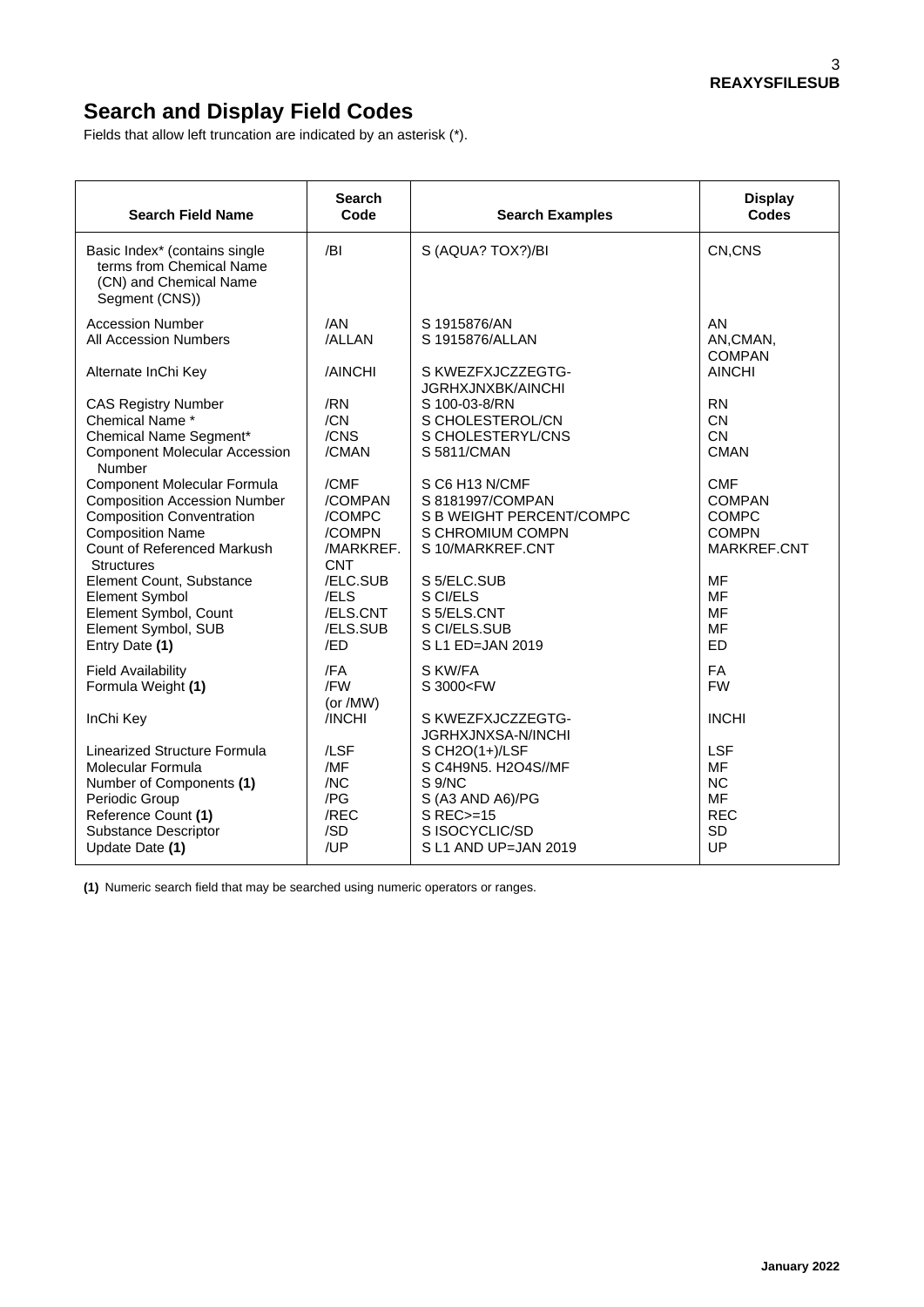### 4 **REAXYSFILESUB STRUCTURE SEARCHING Structure Search Terms**

| Terms                                                                                                                                                                                                                  | <b>Search Examples</b> |
|------------------------------------------------------------------------------------------------------------------------------------------------------------------------------------------------------------------------|------------------------|
|                                                                                                                                                                                                                        |                        |
| L-numbers of structures built using the STRUCTURE command or                                                                                                                                                           | SEARCH L1 FAM SAM      |
| uploaded from STN Express (Boolean logic allowed between the<br>L-numbers)                                                                                                                                             | SEA L1 AND L2 SSS FUL  |
| L-numbers of screen sets created using the SCREEN command (Boolean logic<br>allowed between the L-numbers)                                                                                                             | S L3 OR L4 SSS SAM     |
| L-number of a structure built using the STRUCTURE command or<br>uploaded from STN Express combined with L-numbers of screen sets<br>created using the SCREEN command (Boolean logic allowed between the L-<br>numbers) | SL1 AND L2 NOT L3      |

# **Types of Structure Searching**

| <b>Type</b>               | <b>Definition</b>                                                                                                                                                    | <b>Search</b><br>Code | <b>Search Examples</b>                                                           |
|---------------------------|----------------------------------------------------------------------------------------------------------------------------------------------------------------------|-----------------------|----------------------------------------------------------------------------------|
| Substructure<br>(default) | Search for substances which match the query.<br>Substitution is allowed at all open positions. Additional<br>components may be retrieved                             | <b>SSS</b>            | SEARCH L1 SSS FUL<br>S L2 OR L3 SSS SAM<br>SL7 SSS RAN                           |
| Closed<br>Substructure    | Search for substances which match the query<br>exactly. Substitution is allowed at positions opened by<br><b>CONNECT.</b> Additional components<br>may be retrieved. | <b>CSS</b>            | SEARCH L1 CSS FUL<br>SL <sub>2</sub> OR L <sub>3</sub> CSS<br>SL4 NOT L5 CSS RAN |
| Family                    | Search for substances which match the query<br>exactly. Additional components may be retrieved.                                                                      | <b>FAM</b>            | S L6 FAM SAM                                                                     |
| Exact                     | Search for substances which match the query<br>exactly.                                                                                                              | <b>FXA</b>            | SEA L5 EXA FUL                                                                   |

# **Scopes of Structure Searches**

| <b>Type</b>         | <b>Definition</b>             | <b>Search</b><br>Code | <b>Search Examples</b>                   |
|---------------------|-------------------------------|-----------------------|------------------------------------------|
| Sample<br>(default) | Search a fixed 5% of the file | SAM                   | SEARCH L3 EXA SAM<br>S L6 NOT L7 SSS SAM |
| Full                | Search 100% of the file.      | <b>FUL</b>            | SL5 OR L8 SSS FUL                        |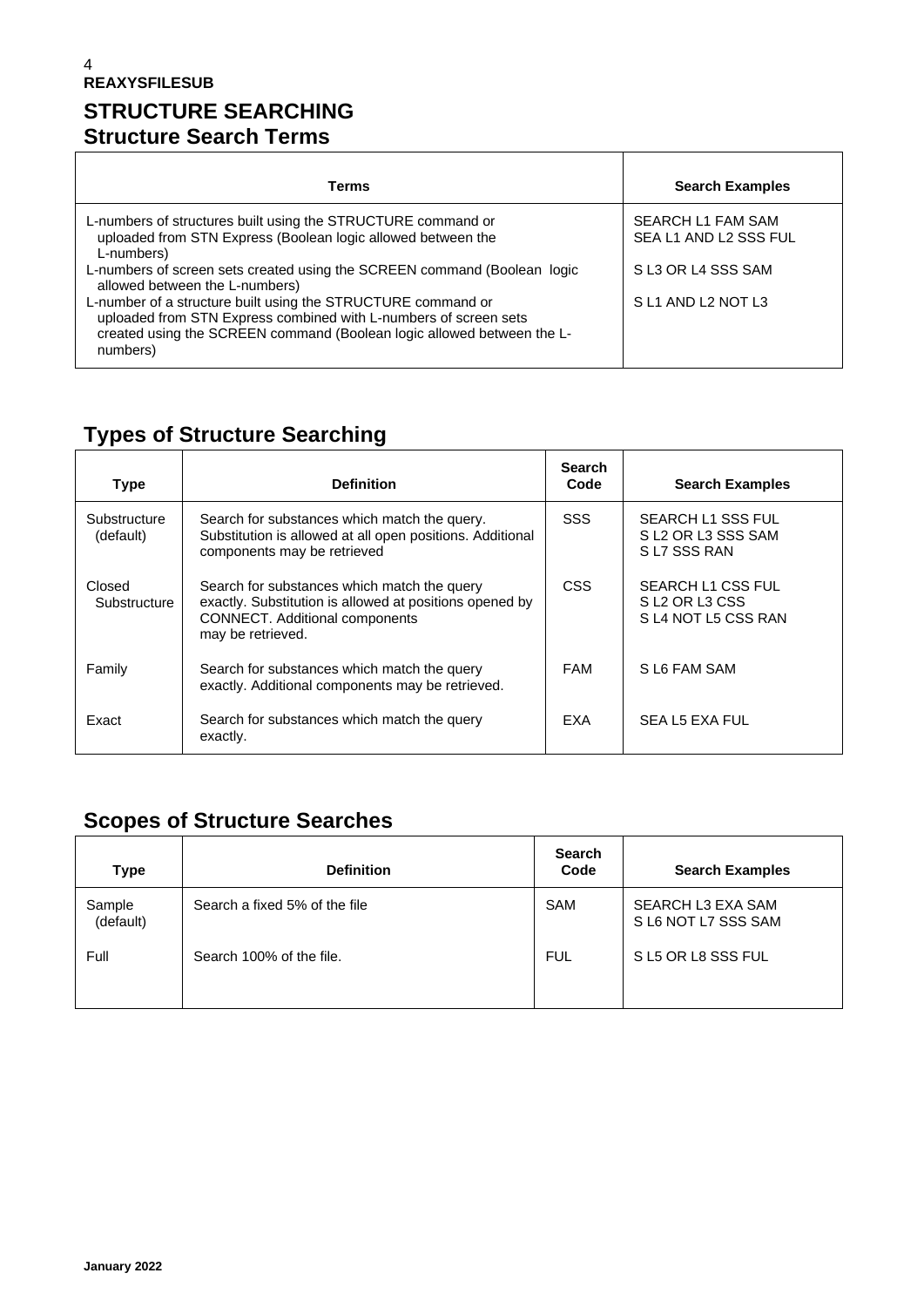## **DISPLAY and PRINT Formats**

All predefined formats are listed in a hierarchical order, whereby the indented subformats are included in the previous format.

| Format                                                                                                                                                                                                                                                                 | Content                                                                                                                                                                                                                                                                                                                                                                                                                                                                                                                                                                     | <b>Examples</b>                                                                                                                                                                                                                         |
|------------------------------------------------------------------------------------------------------------------------------------------------------------------------------------------------------------------------------------------------------------------------|-----------------------------------------------------------------------------------------------------------------------------------------------------------------------------------------------------------------------------------------------------------------------------------------------------------------------------------------------------------------------------------------------------------------------------------------------------------------------------------------------------------------------------------------------------------------------------|-----------------------------------------------------------------------------------------------------------------------------------------------------------------------------------------------------------------------------------------|
| <b>AINCHI</b><br><b>ALLAN</b><br>AN<br><b>CMAN</b><br><b>CMF</b><br><b>CN</b><br><b>COMPAN</b><br><b>COMPN</b><br>ED.<br><b>FW</b><br><b>INCHI</b><br><b>LSF</b><br>MARKREF.CNT<br>MF<br><b>MW</b><br>PG<br>REC (RE,CNT)<br><b>RN</b><br><b>SD</b><br><b>STR</b><br>UP | Alternate InChi Key<br>All Accession Numbers<br><b>Accession Number</b><br><b>Component Molecular Accession Number</b><br>Component Molecular Formula<br><b>Chemical Name</b><br><b>Composition Accession Number</b><br><b>Composition Conventration</b><br><b>Entry Date</b><br>Formula Weight<br>InChi Key<br>Linearized Structure Formula<br><b>Count of Referenced Markush Structures</b><br>Molecular Formula<br>Molecular Weight<br>Periodic Group<br>Reference Count<br><b>CAS Registry Number</b><br><b>Substance Descriptor</b><br>Structure<br><b>Update Date</b> | D AINCHI<br>D ALLAN<br>D AN<br>D CMAN<br>D CMF<br>D CN<br>D COMPAN<br>D COMPN<br>D ED<br>D FW<br><b>D INCHI</b><br><b>DLSF</b><br>D MARKREF.CNT<br>D MF<br>D MW<br>D <sub>PG</sub><br>D REC<br>D <sub>RN</sub><br>D SD<br>D STR<br>D UP |
| ALL (FULL)<br><b>IDE</b><br><b>SCAN</b><br>SAM, SAMPLE<br><b>HIT</b><br>HIT IDE                                                                                                                                                                                        | AN, CN, SD, COMPAN, COMPN, COMPC, MF, CMF, LSF, INCHI,<br>AINCHI, MW, MARKREF.CNT, REC, ED, UP, STR<br>AN, CN, SD, COMPAN, COMPN, COMPC, MF, LCMF, LSF, INCHI,<br>AINCHI, MW, MARKREF.CNT, REC, ED, UP, STR<br>CN, MF, SD, STR (random display, no answer number)<br>AN, CN, MF, SD, STR<br>All fields containing hit terms<br>Complete IDE with HIT                                                                                                                                                                                                                        | D ALL<br>D IDE<br><b>D SCAN</b><br>D HIT<br>D HIT IDE                                                                                                                                                                                   |

## **SELECT, ANALYZE, and SORT Fields**

The SELECT command is used to create E-numbers containing terms taken from the specified field in an answer set.

The ANALYZE command is used to create an L-number containing terms taken from the specified field in an answer set.

The SORT command is used to rearrange the search results in either alphabetic or numeric order of the specified field(s).

| <b>Field Name</b>                                                                                                                                                                                                                     | <b>ANALYZE/</b><br>SELECT(1)<br><b>Field Code</b> | <b>SORT</b> |
|---------------------------------------------------------------------------------------------------------------------------------------------------------------------------------------------------------------------------------------|---------------------------------------------------|-------------|
| <b>Accession Number</b><br>AN<br><b>Chemical Name</b><br>CΝ<br>Molecular Weight<br><b>MW</b><br><b>NC</b><br>Number of Components<br>Reference Count<br><b>CAS Registry Number</b><br><b>RN</b><br><b>Substance Descriptor</b><br>SD. | N<br>N<br>RE (RE.CNT)<br>Ν                        | N<br>N<br>N |

**(1**) HIT may be used to restrict terms extracted to terms that match the search expression used to create the answer set,e.g., SEL HIT RN.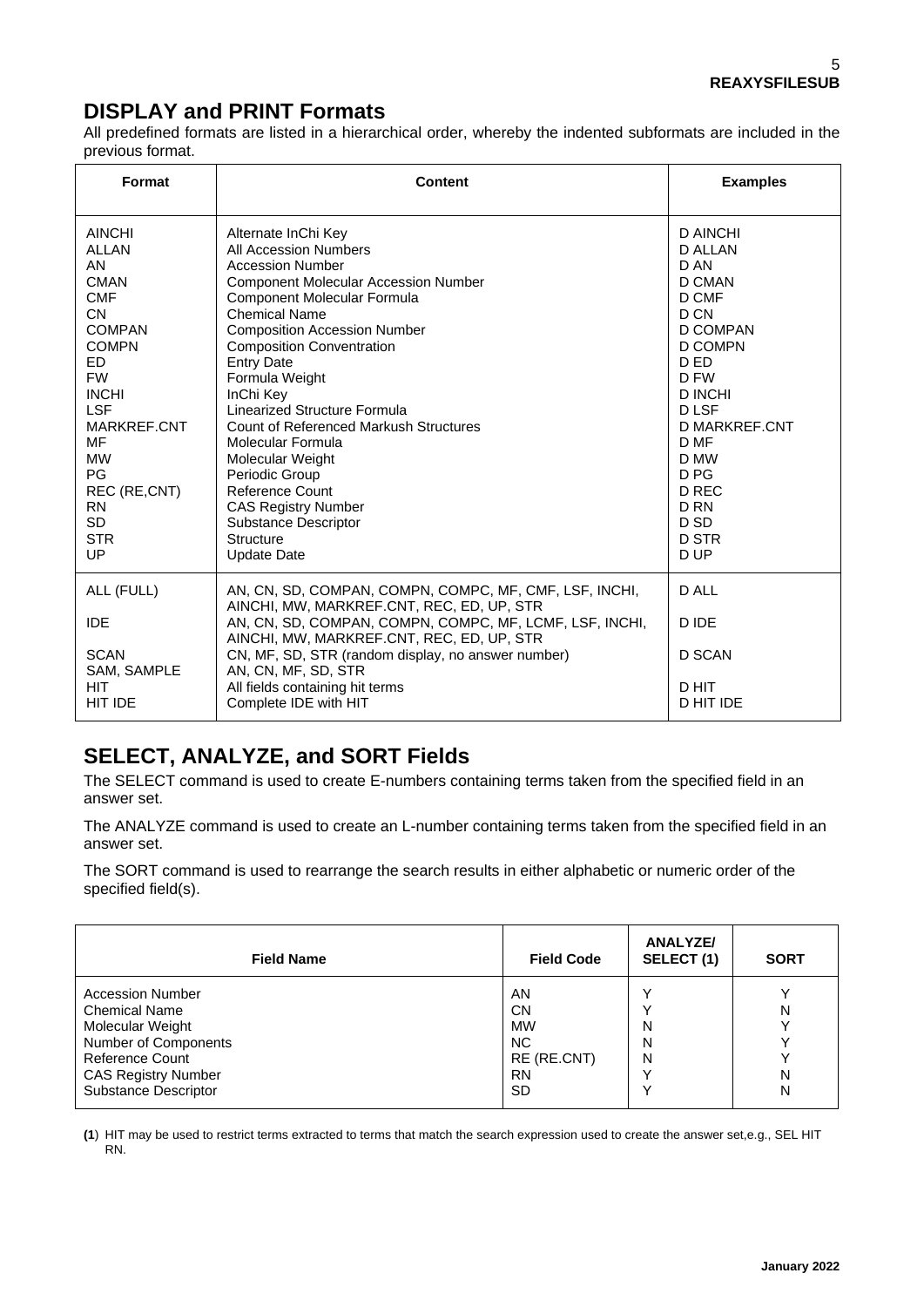#### 6 **REAXYSFILESUB**

SAMPLE Records

### **Display ALL**

```
AN 37367 REAXYSFILESUB<br>RN 1361-02-0
RN 1361-02-0<br>CN vilmorrial
        vilmorrianine D; sachaconitine; sachaconite; (16(i)S)-20-ethyl-13B1;
         ,16-dimethoxy-4-methyl-aconitane-8,143B1; -diol; (16(i)S)-20-Aethyl-13B1;
 ,16-dimethoxy-4-methyl-aconitan-8,143B1; -diol
SD heterocyclic<br>MF C23 H37 N 04
MF C23 H37 N 04<br>LSF C23H37N04
        C23H37NO4
INCHI NGWMZXLZSGJSRI-JPAZAREGSA-N
AINCHI NGWMZXLZSGJSRI-JPAZAREGBF
        MW 391.551
MARKREF.CNT 0<br>REC 7
REC<br>ED
        Entered STN: 13 Jul 2020
         Last updated on STN: 13 Jul 2020
STR
```
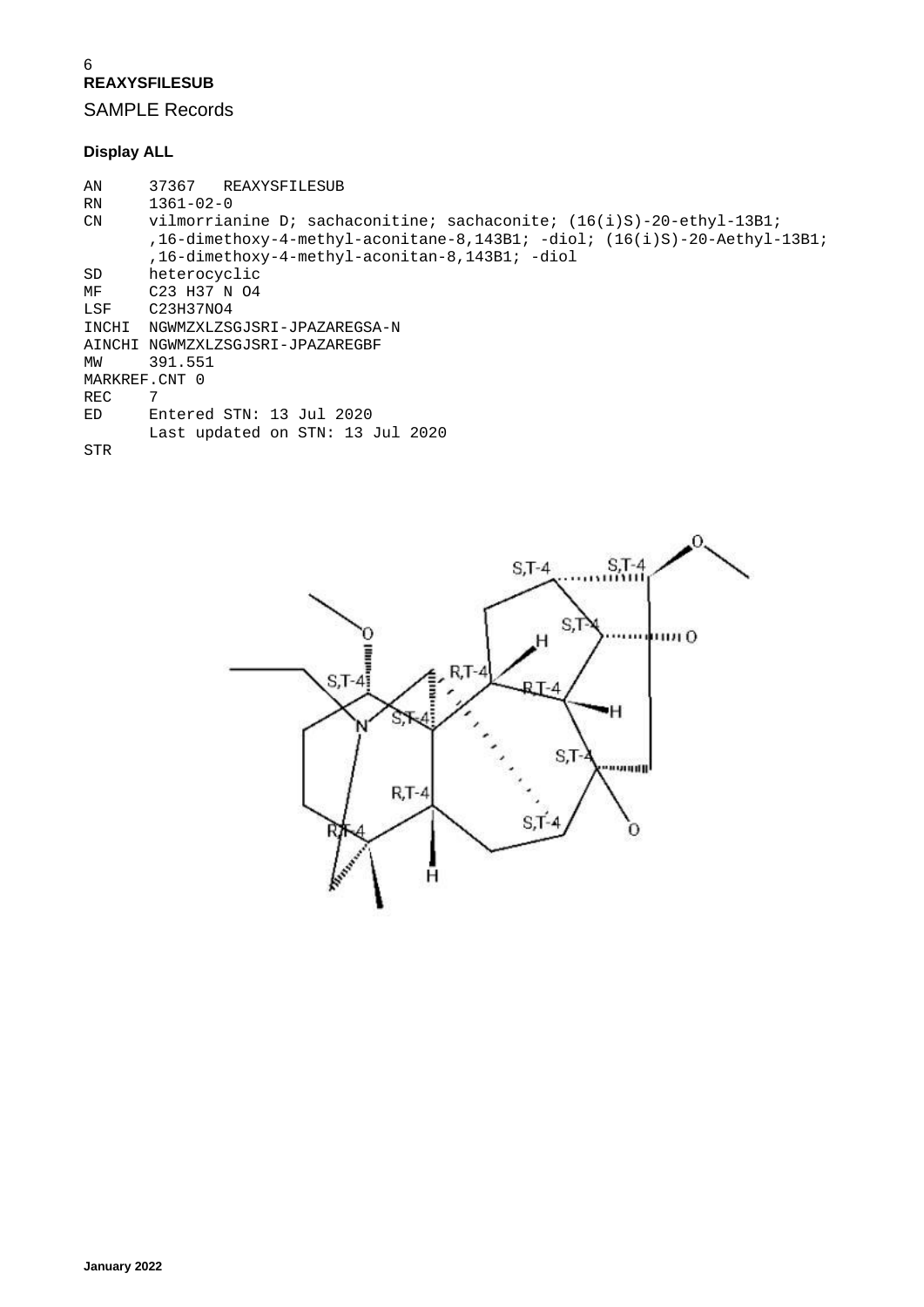#### **D BIB HITSTR (crossover from REAXYSFILESUB to REAXYSFILEBIB)**

ANSWER 2 OF 1479 REAXYSFILEBIB COPYRIGHT 2020 ELSEVIER INC. on STN.<br>AN 79742241 REAXYSFILEBIB AN 79742241 REAXYSFILEBIB<br>TI DISCOVERY OF NOVEL ANTI-TI DISCOVERY OF NOVEL ANTI-INFECTIVES FOR GRAM NEGATIVE PATHOGENS<br>IN BULTERYS, Philip; MILLER, Jeffery F.; DAMOISEAUX, Robert D.; F. IN BULTERYS, Philip; MILLER, Jeffery F.; DAMOISEAUX, Robert D.; FRENCH, Christopher T. THE REGENTS OF THE UNIVERSITY OF CALIFORNIA; BULTERYS, Philip; MILLER, Jeffery F.; DAMOISEAUX, Robert D.; FRENCH, Christopher T. **DT** PI PATENT NO. KIND DATE APPLICATION NO. DATE ------------------- ---- -------- ----------------------- -------- WO 2020072976 \* A1 20200409 WO 2019-US54824 20191004  $*$  = indexed patent<br>PRAI US 2018-62741393 PRAI US 2018-62741393 20181004 (62) DT Patent<br>LA English LA English<br>ED Entered Entered STN: 7 Jul 2020 Last updated on STN: 7 Jul 2020 HIT structure(s)<br>AN 33662 REAXYSFI AN 33662 REAXYSFILESUB<br>CN 5-fluorouridine; 5-fl CN 5-fluorouridine; 5-fluoro-uridine; 1-((2R,3R,4S,5R)-3,4-dihydroxy-5- (hydroxymethyl) tetrahydrofuran-2-yl)-5-fluoropyrimidine-2,4(1H,3H)-dione; 1-((2R,3R,4S,5R)-3,4-dihydroxy-5-(hydroxymethyl)tetrahydrofuran-2-yl)-5 fluoropyrimidine- 2,4(1H,3H)-dione; 2'-deoxy-5-fluorouridine; fluorouridine; 5-fluorouracil SD heterocyclic<br>MF C9 H11 F N2 C9 H11 F N2 06 STR



|  | $HIT$ structure(s) |
|--|--------------------|
|--|--------------------|

AN 53321 REAXYSFILESUB<br>
CN 5-fluorouridine 5'-mo

5-fluorouridine 5'-monophosphate; 5-fluorouridine-5'-monophosphate; 5-fluoro-5'-monophosphate uridine; 5-fluorouridine 5'-monophosphate; fluorouridine monophosphate; 5-FdUMP; [6-(1)H]-5-FUMP; Phosphoric acid mono-[(2R,3S,4R,5R)-5-(5-fluoro-2,4-dioxo-3,4-dihydro-2H-pyrimidin-1-yl)-3,4-

dihydroxy-

```
 tetrahydro-furan-2-ylmethyl] ester
SD heterocyclic<br>MF C9 H12 F N2
       C9 H12 F N2 O9 P
```

```
STR
```